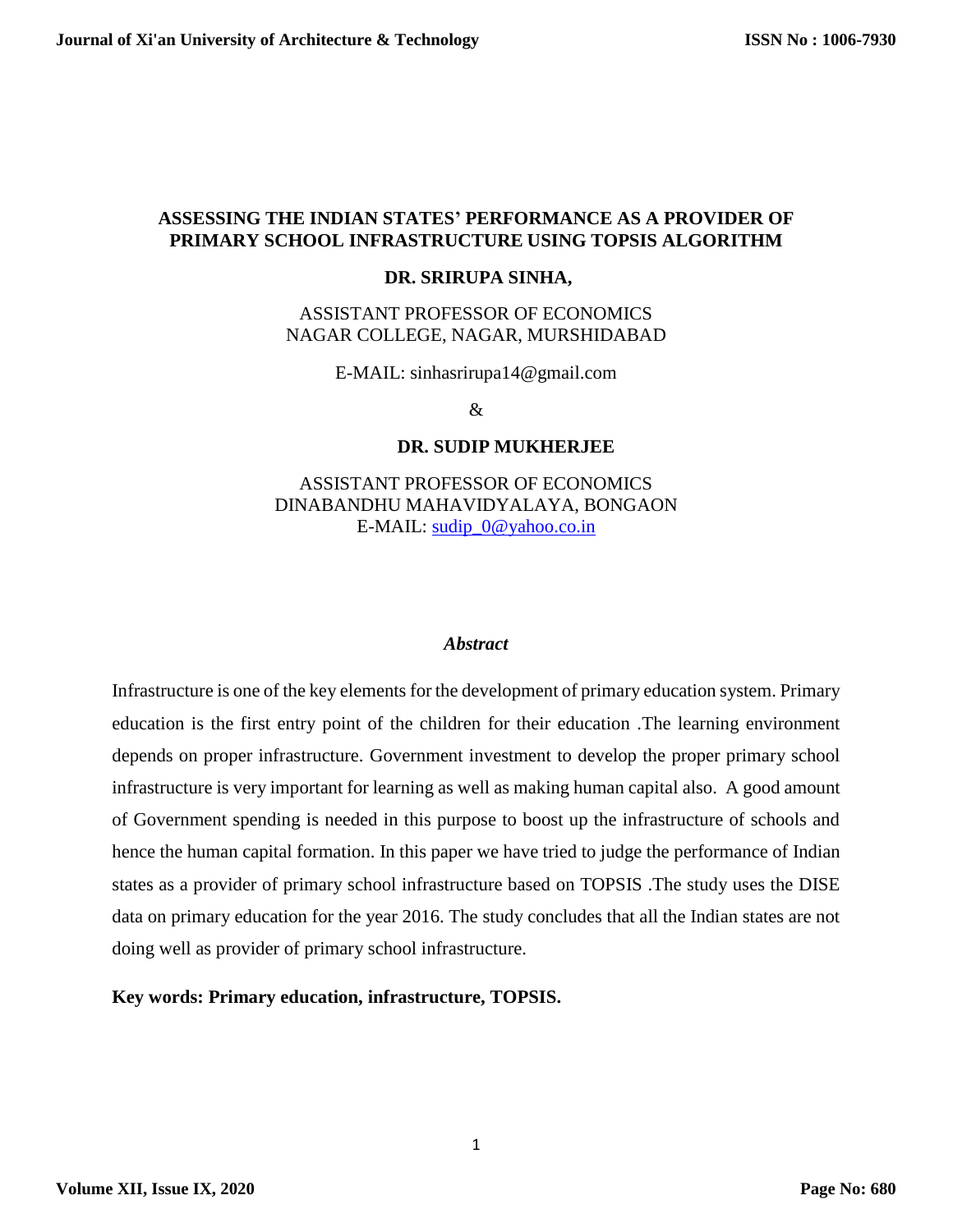## **1. Introduction**

The development of education, specifically primary level education depends on large number of factors including the infrastructural facilities available to a school. School infrastructure, such as the site, buildings, furniture and equipment contribute to a learning environment. Classrooms in most of the schools have problems related to proper ventilation, space, insulation from heat. There are also the inadequacy of benches, blackboards, lights, fans etc. These types of problems lead to a physical infrastructural problem.

Schools are social institutions and there exists the social relationships between students and teachers. Strong infrastructure base of a school can attract so many students and a good social relationship is established there. Schools are second home to a child. Schools build the sense of team work and socialization among students. Away from home, children spend their maximum time in schools.

Government of India has launched the Sarva Shiksha Abhiyan (SSA) in 2001-02. It is primarily meant for promoting increase in the infrastructural facilities up to the level of elementary education for development and causing an increase in the literacy rate. Infrastructural facilities are the determinant of literacy rate. The availability of infrastructural facilities within schools is of major significance. When the schools will make provision of adequate infrastructural facilities, the overall learning environmental conditions will improve. Good infrastructure is truly regarded as the base for good-quality education. (Kapoor. R, 2019). Improved school infrastructure can solve the problem of dropout rates, low enrolment rates, low attendance in class, and low quality of education. [\(https://www.caf.com/en/currently/news/2016/10/the-importance-of-having-a-good](https://www.caf.com/en/currently/news/2016/10/the-importance-of-having-a-good-school-infrastructure/)[school-infrastructure/,](https://www.caf.com/en/currently/news/2016/10/the-importance-of-having-a-good-school-infrastructure/) 2016). Children want a classroom will be colourful, friendly and peaceful. There will be lots of open spaces in the school, plants, flowers, toys, playgrounds. There should have proper benches, blackboards, lights, fans, inside the classroom.

The extent of primary education is quite low in India. The present scenario of primary education in India is not satisfactory. Only 66% of the Indian people are literate (76% of men and 54% of women). Many villages in India have no primary schools. Most of the schools are physically and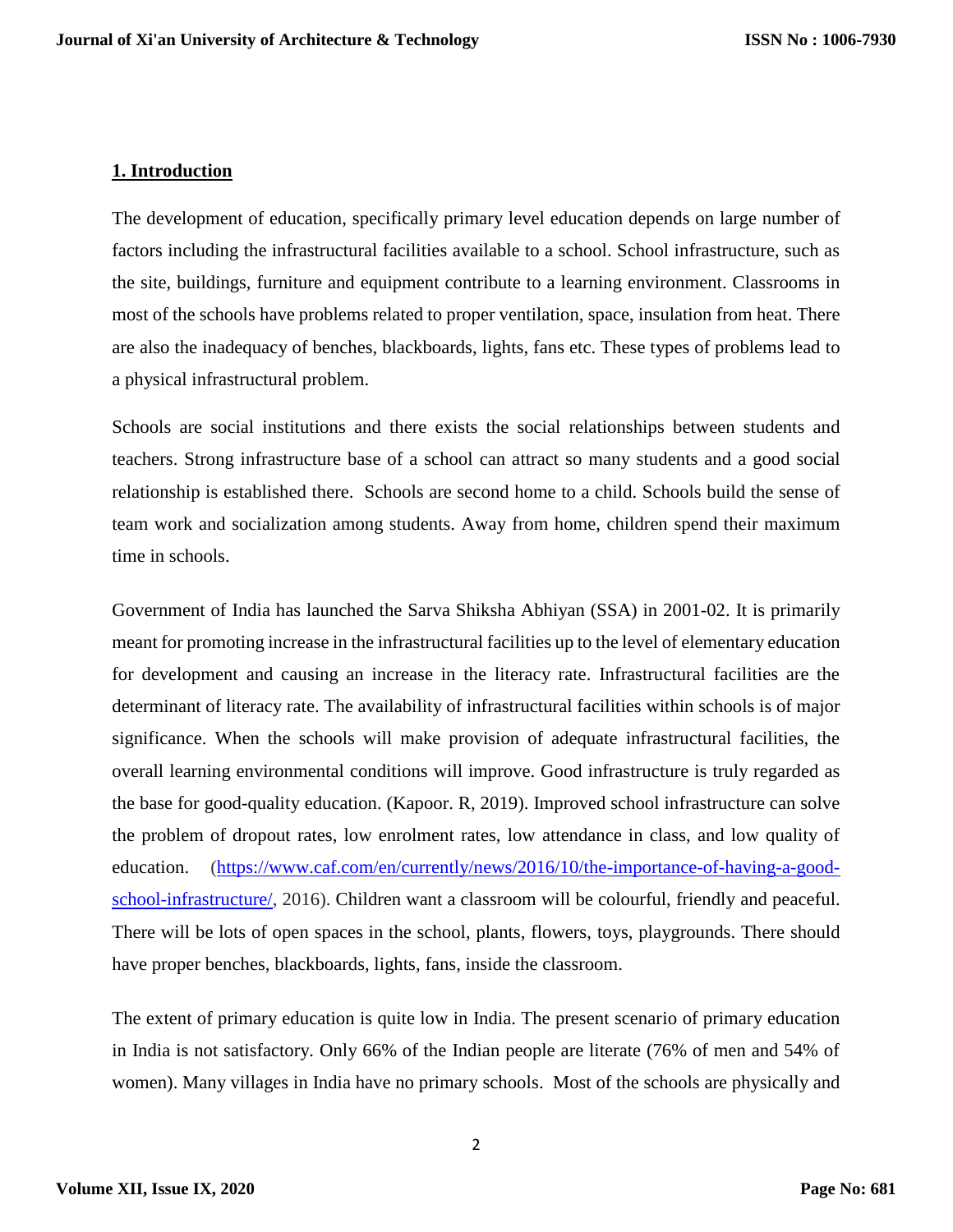pedagogically weak and unattractive. It is the reason for the poor performance of the basic schooling. Minimum two rooms, two teachers and a student teacher ratio of 40: 1 should be the primary criteria for a primary school as per the policy of Indian Goverenment. The location of the school must be within one kilometre walking distance from a child's home.(Ramachandran, Mehrotra, and Jandhalaya, 2007).

The lack of physical infrastructure is one of the major problem of primary education. Majority of the primary schools are facing this problem. The space of the classrooms, teacher's room, and office room is very scanty and of low quality type. Students are not properly accommodated in the classroom due to the lack of adequacy of space. On the other hand in most of the schools in India (especially which are located in rural areas) the toilet facility is very poor. The drinking water facilities as wells as electricity facilities are not up to the mark and close to 90% have functioning toilets (Ramachandran, Mehrotra and Jandhyalay, 2007). There is hardly any playground for the student. Computer education is very important part of learning. But there are some schools which have no computers or some schools have very minimum number of computers. In our globalised world the knowledge about computer is very important. Due to insufficiency of computers the students are facing some problems.

However, it is argued that physical infrastructure is not so important for learning rather it is a secondary need for learning. Student's concentration on learning and merit are the primary factors for educational outcome. But it's proven that apart from student's consciousness, concentration and merit, physical infrastructure of a school is also a very important part of learning. Spacious, well maintained buildings and properly ventilated classrooms are must in schools. Every school should provide a well-organized lab, uninterrupted electricity facility, adequate water supply, hygienic toilet facilities for both girls' and boy's students, sanitized school building (Varshney. G., 2017, Tiexiera. J, Amoroso .J, Gresham. J, 2017). Education is the tool for human capital formation. As primary education is the first stage of education proper investment on primary education will help us to make human capital. So investment in school infrastructure is very important for learning as well as making human capital also. A good amount of Government spending is needed in this purpose to boost up the infrastructure of schools and hence the human capital formation. We also need to know what is meant by school infrastructure. The infrastructure is a wide term and there are so many aspects that are included in it. These include playground,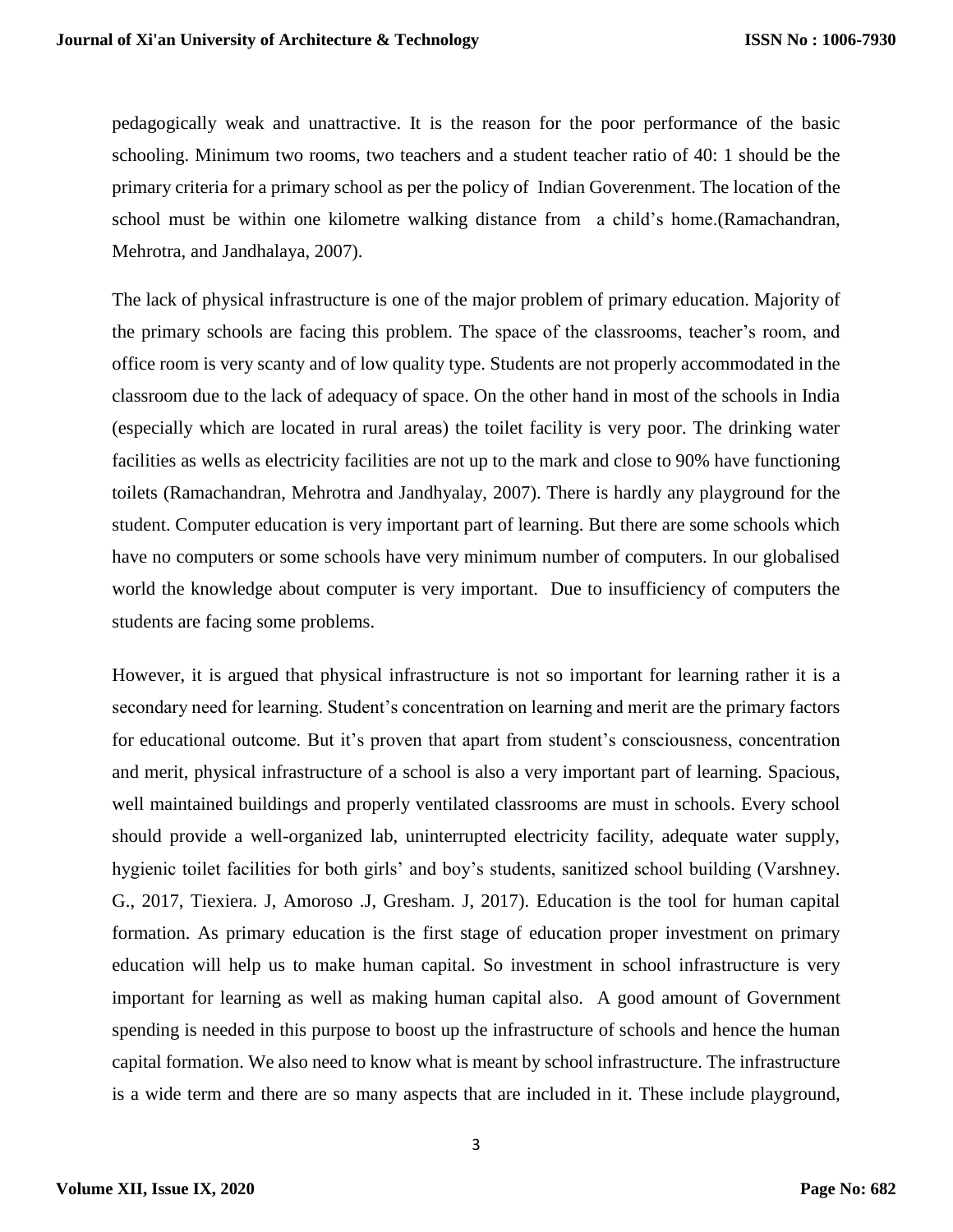library facility, drinking water facility, electricity facility, toilet facility, school building, classrooms, laboratories, computer centres etc. In this backdrop the objective of the paper is to judge the state's performance as provider of primary school infrastructure using TOPSIS method.

#### **2.Data and methodology**

To analyse the Indian states' performance as a provider of the infrastructure of the primary education we collect the data from secondary source DISE for the year 2016. The following indicators are considered to get the states' performance on primary school infrastructure. These indicators will help to judge the infrastructural facilities in primary education. These are:

- i. **Schools with drinking water facility**: Drinking Water is one of the important elements of infrastructures in schools. Proper drinking water facilities for the students are needed for their good health otherwise it cause to spread diseases among students. Schools without drinking water facilities leads to a health threat to the students. So, drinking water is must for schools and it has a positive reflection in infrastructure of the school.
- ii. **Schools with girls' toilet:** Toilet maintains the hygiene and health of the students as well as it gives the positive effect on infrastructure of a particular school. Increase the no of Girls' Toilet in a school helps to attract many Girls' students into the school and can decrease the dropout rate also. So it has a positive effect on learning.
- iii. **Schools with playground facility**: Schools needs a playground too boost up the physical health as well as the mental health of a students. Students can do different physical activities in the playground. So it is a positive factor of school infrastructure.
- iv. **Schools with electricity facility:** It is very difficult to attract students without electricity in the schools. Proper and adequate electricity facility leads to improved infrastructure in the schools and can attract pupils in the schools. Due to lack of electricity facility a school cannot use the audio visual system of learning. Computer learning is also not possible with electricity. The schools cannot use light fans in the classroom with electricity. So it is a very important factor for improvement of learning. So, it has a positive impact on learning.
- v. **Schools with computer facility**: Computer is a very important instrument for the development of a child in globalised world. Increase in Computer facility in the schools shows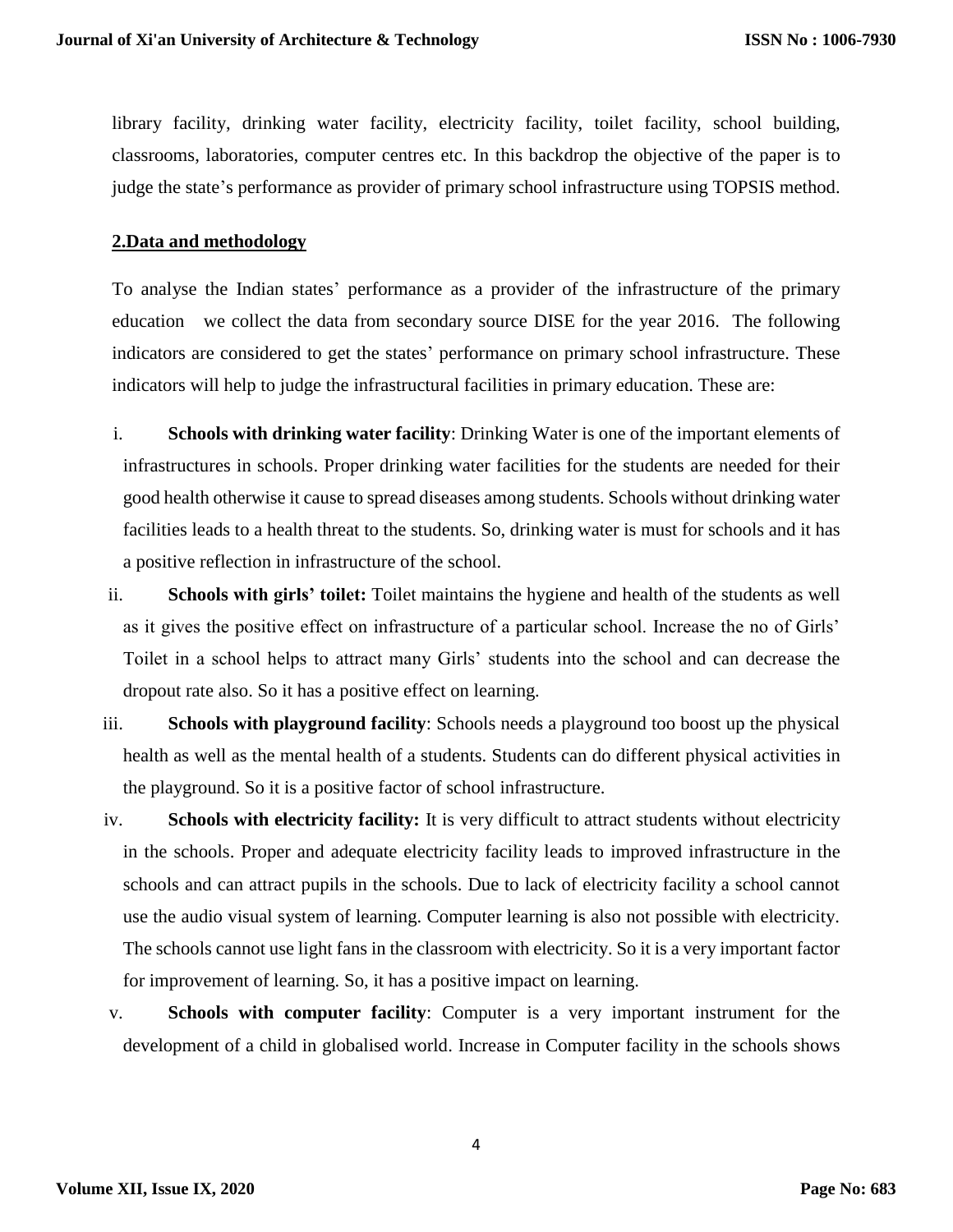the positive change in infrastructural facility of the school. Students need to operate the computer and it becomes an essential elements for learning.

vi. **Schools with boys' toilet:** Boys' toilet is also necessary for proper hygiene and health of the students. We can keep school environment clean with the toilet facilities. So if this facility rises infrastructure of schools will improve.

In India NUEPA (2009) proposed a method based on 'Principal Component Analysis'. The Principal component Analysis used to determine the relative individual or group indicator weights is the inter-correlation between them, high weights being assigned to those having high contribution and vice-versa. In case of PCA the weights assign to the variables are based on objective principle. In this approach the meaning of the weights is entirely statistical. In this paper we try to judge the states performance as a provider of primary school infrastructure using TOPSIS.

## **2.1:TOPSIS**

The primary school infrastructure is provided by the respective state governments of India. The states' performance as a provider of better primary school infrastructure depends on (i) Schools with student classroom ratio  $>= 30$ . (SC) (ii) Schools with drinking water facility. (W) (iii) Schools with girls' toilet (GT) (iv) Schools with playground facility. (PG) (v) Schools with electricity facility. (E) (vi) Schools with boys' toilet. (BT). Therefore states' performance function may be written as :  $P_i = f((SC, GT, PG, E, C, BT)$ .

TOPSIS analysis is performed to measure the performance of the states as a provider of primary school infrastructure. The beauty of the TOPSIS is that, for each criterion, it calculates the distance from the positive ideal solution (PIS) and from the negative ideal solution (NIS). The most favourable solution is determined by the relative closeness to the PIS. The most favourable solution is the nearest to the PIS and farthest from NIS.

The steps of TOPSIS analysis is given below:

## **2.2: The TOPSIS Algorithm**

i. The normalized decision matrix $(r_{ij})$  is construct by dividing the raw criterion score $(x_{ij})$ by the sum of the squared scores of all countries of a particular category, i.e.,  $r_{ij} = \frac{x_{ij}}{\sqrt{x_i}}$  $\sqrt{\sum_{i=1}^n x_{ij}^2}$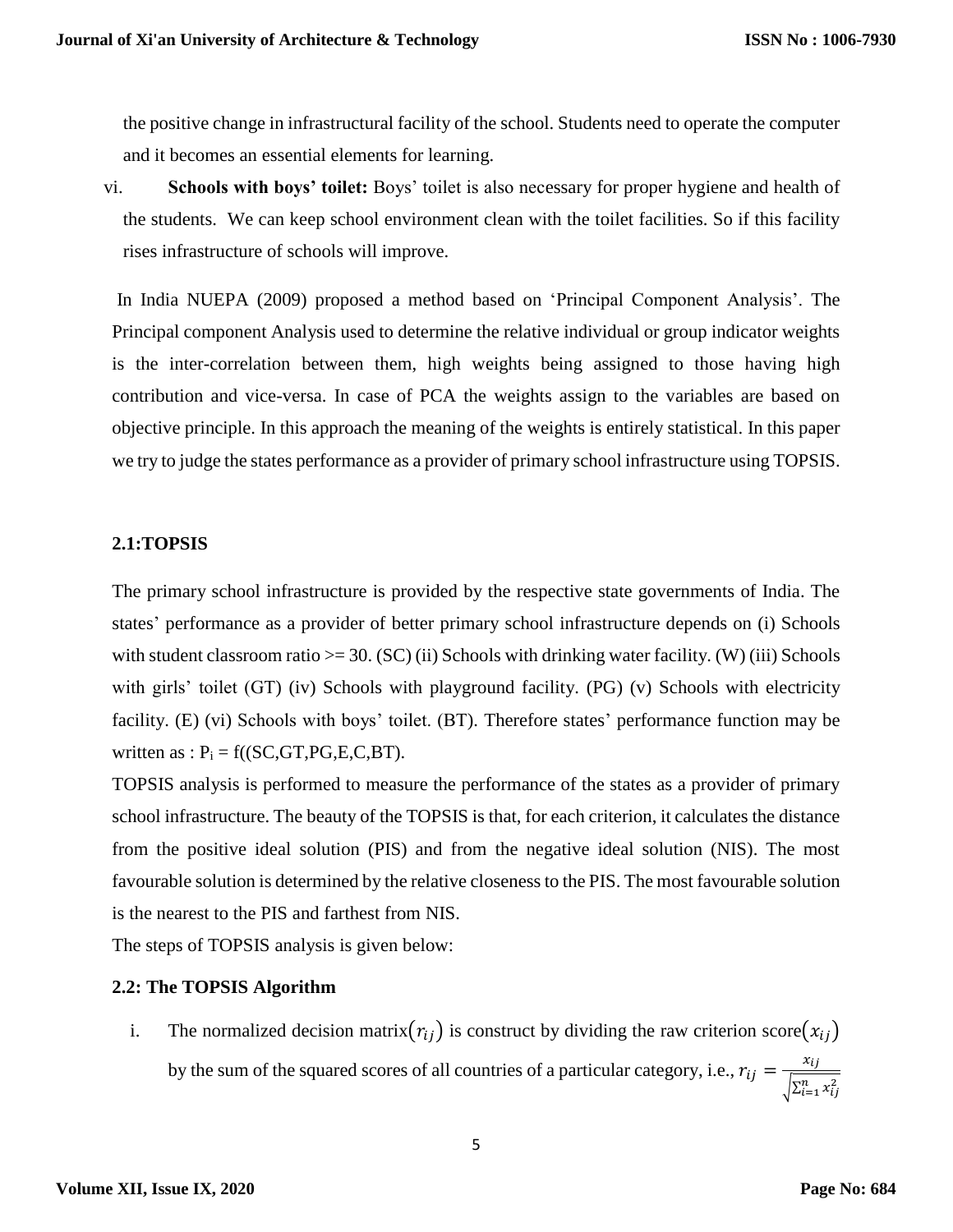ii. The weighted normalized decision matrix( $T$ ) is calculated by multiplying each element  $(r_{ij})$  of the normalized decision matrix with its associated weightw<sub>j</sub>, i.e.,  $(T) = [(t_{ij})_{n \times 9}]$ , where  $t_{ij} = r_{ij} \times w_j : \sum w_j = 1$ 

The weights are calculated on the basis of the subjective principle. For each attribute weights are calculated using the concept of "entropy". The steps of weight calculation is as follows:

- i) The normalized decision matrix is calculated using the formula  $a_{ij} = \frac{y_{ij}}{S_i^2}$  $\sum_{i=1}^n y_{ij}$
- ii) Next, the entropy value is calculated by  $e_j = -\frac{1}{\ln n}$  $\frac{1}{\ln n} \sum_{i=1}^{n} a_{ij} \ln a_{ij}$ ,  $0 \le e_j \le 1$
- iii) The degree of divergence  $(d_i)$  of the average inherent information contained in each criterion measured as  $(d_i = 1 - e_i)$

iv) The weights for each criterion are calculated by 
$$
w_j \left( = \frac{d_j}{\sum_{k=1}^m d_k} \right)
$$

iii. The positive ideal solution  $(PS)A^+$  is determined by maximizing the benefit criteria and minimizing the cost criteria, i.e.,  $A^+ = \{t_1^+, t_2^+, t_3^+, \ldots, t_m^+\}$ ,

Where  $t_j^+ = \{_{i}^{max}$  $\frac{a}{i}$   $t_{ij}$  ,  $j \in J : \frac{m}{i}$  $\lim_{i} t_{ij}$ ,  $j \in J'$  ; J being the set of benefit attributes and J' the set of cost attributes.

The negative ideal solution (NS)  $A^-$  is determined by minimizing the benefit criteria and maximizing the cost criteria, i.e.,  $A^- = \{t_1^-, t_2^-, t_3^-, \dots, t_m^-\}$ ,

Where  $t_j^- = \{max_i$  $\int_{i}^{ax} t_{ij}$ ,  $j \in J' : \frac{min}{i}$  $\left\{ \int_{i}^{in} t_{ij}, j \in J \right\}$ ; J being the set of benefit attributes and  $J'$  the set of cost attributes.

iv. The  $L^2$ -distance between the criteria i and the worst condition  $A^-$  is calculated by

$$
d^{-}=\sqrt{\sum_{j=1}^n(t_{ij}-t^{-})^2}
$$

And the distance between the target criteria  $\mathbf i$  and the best condition  $A^+$  is calculated by

$$
d^+ = \sqrt{\sum_{j=1}^n} \left( t_{ij} - t^+ \right) \wedge 2
$$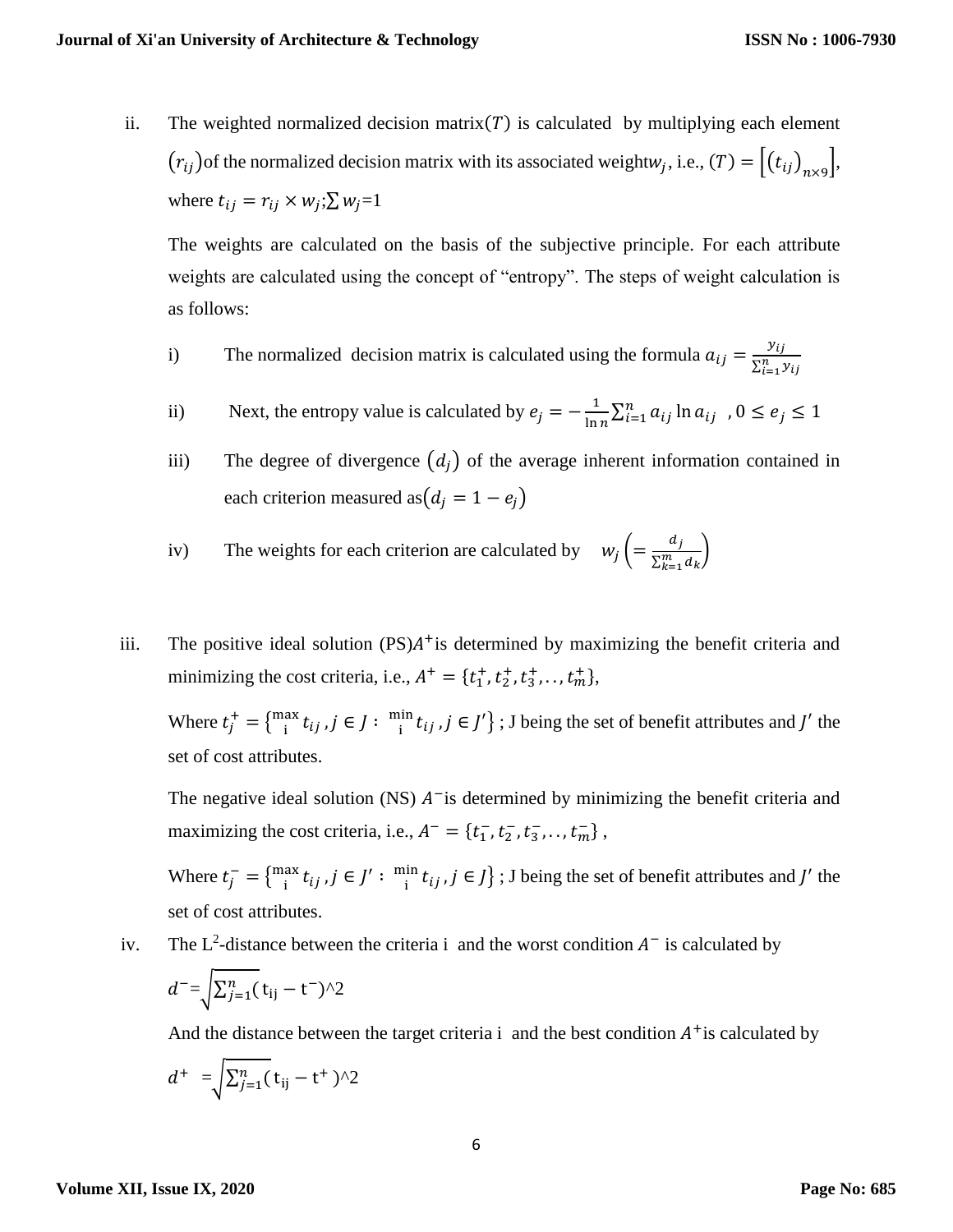v. The "relative closeness" to the ideal solution (PS) is calculated as:

$$
C_i^+ = \frac{d_i^-}{d_i^+ + d_i^-}; 0 \le C_i^+ \le 1, i = 1(1)n
$$
  

$$
\Rightarrow C_i^+ = 1 \text{ If } t_i = A^+ \& C_i^+ = 0 \text{ if } t_i = A^-
$$

## **3. Result and Analysis**

The infrastructure of the primary schools across the states of India are not up to the mark. Every state is lacking in providing the full-fledged infrastructural facilities for all the primary schools. Figure 1 depicts the picture of girls' and boys' toilet across the states of India. From the figure

**Fig: 1 Percentage of Schools with of Girls' & Boys' Toilet Facility**



it is clear that majority of the states have school with less number of girls' toilet than the boys' toilet. In the era of 'Swachh Bharat Abhiyan, still in Indian states hundred percent primary schools have not separate girls' toilet.

Playground has the positive impact on infrastructure. From the figure 2 it is cleared that among all the states in India, Punjab has maximum and Jammu & Kashmir has minimum number of schools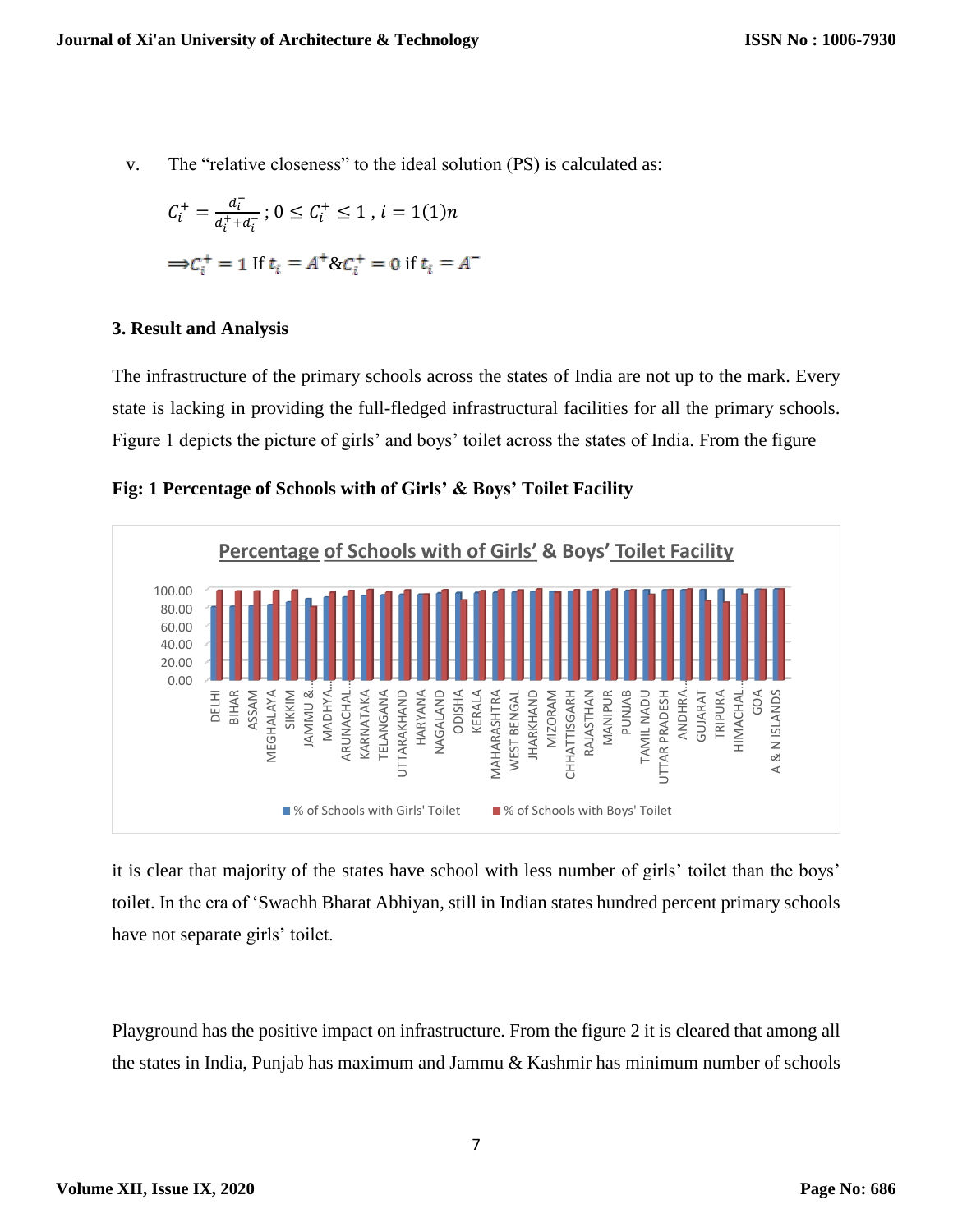with playground facility. Odisha, Jammu & Kashmir, Bihar, Arunachal Pradesh, Meghalaya, Nagaland and West Bengal have 40% and less schools without playground.



# **Fig: 2 Percentage of Schools with playground Facility**

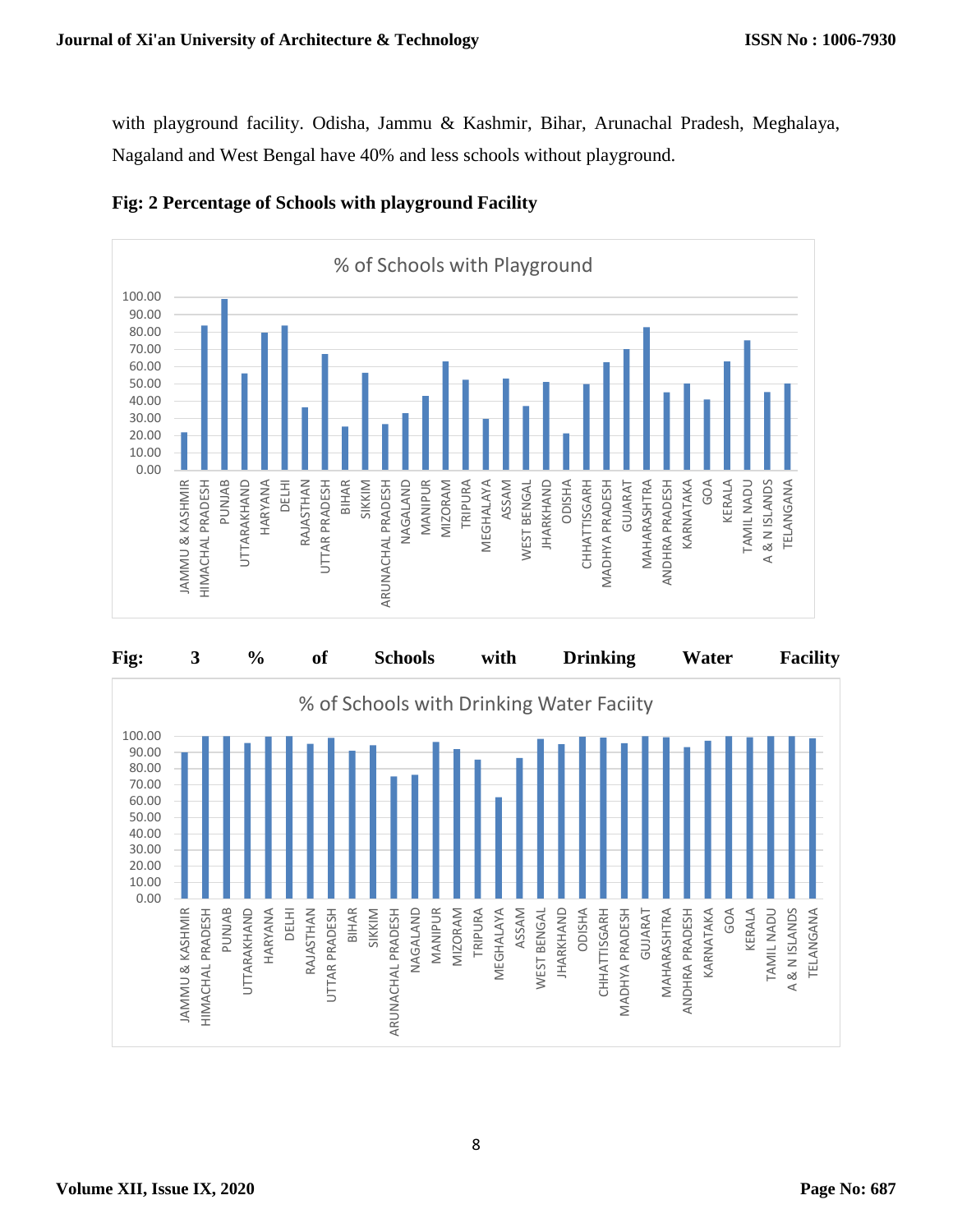According to the figure 3 it is cleared that Himachal Pradesh, Delhi, Goa, A & N Islands have 100% schools with drinking water facility preceded by Punjab. Tamil Nadu, Gujarat, Haryana, Odisha. Meghalaya has the last position having 62.48 % of schools with drinking water facility. It preceded by Arunachal Pradesh, Nagaland, Tripura, Assam.



Figure 4 represents the primary schools with electricity across the Indian states. Delhi has maximum primary schools with electricity facility preceded by Punjab, Goa, Gujarat etc. Manipur has the lowest position with 8.83% schools with electricity facility preceded by Assam, Madhya Pradesh, Meghalaya, Tripura, Odisha, Jammu & Kashmir etc. These states are lacking electricity facility in their primary schools. Very minimum amount of schools have electricity facility in these states. These states need much more improvement in this matter.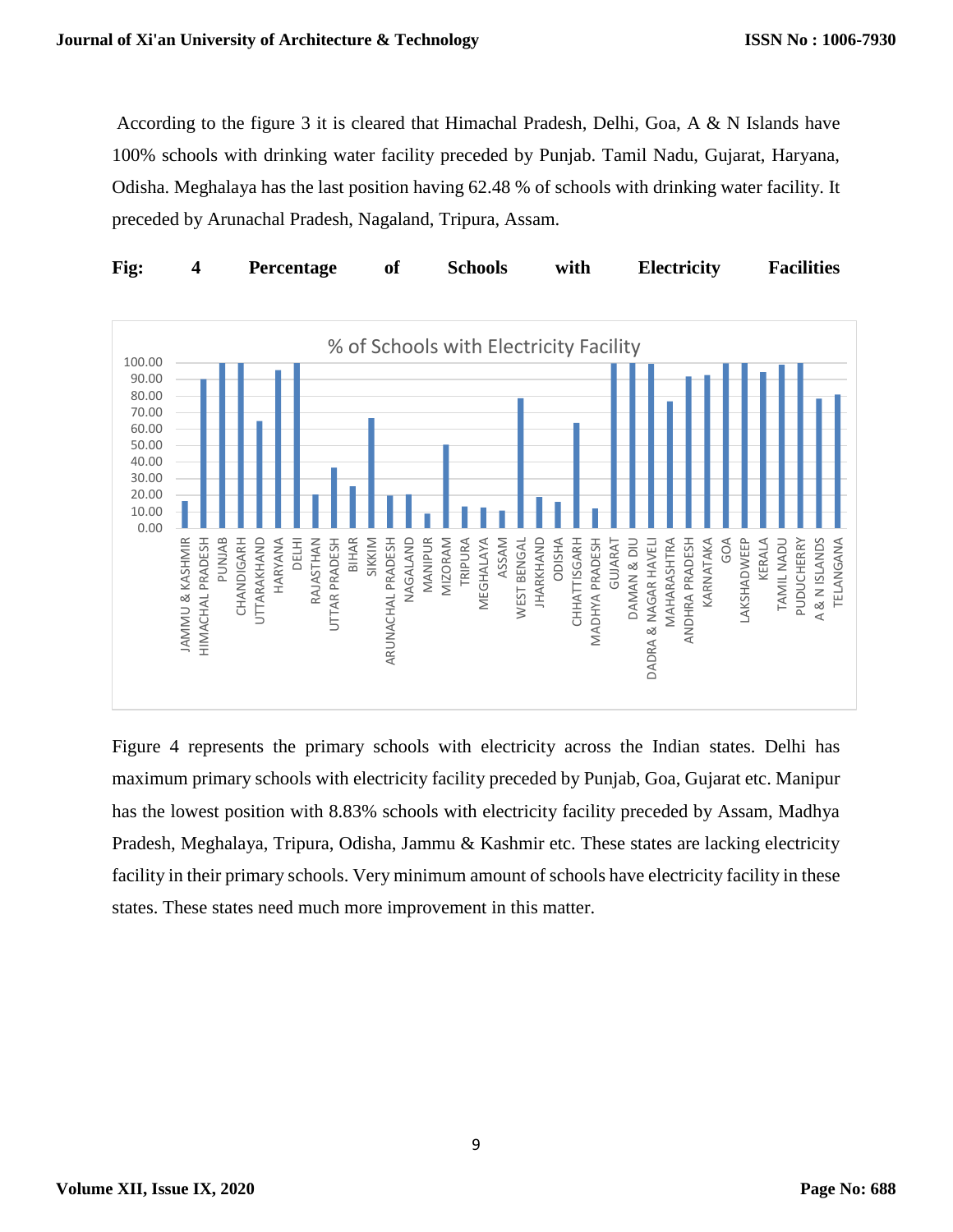![](_page_9_Figure_2.jpeg)

![](_page_9_Figure_3.jpeg)

From the figure 5 it is said that Kerala has maximum primary schools with computer facility. There are 24 States in India which have computer facility in schools below 15% which is a very horrible situation in digital India as well as in the era of globalization. Assam has 1.25 % of schools with computer facility. All these states need a huge improvement in this field.

From the above analysis it is clear that Indian states are not performing well in terms of provider of primary school infrastructure facility. The study uses TOPSIS method to rank the Indian states as provider of primary school infrastructure facility. Table 1 depicts the rank of the states in terms of TOPSIS score. In terms of the TOPSIS score Delhi stands first followed by Kerala, Tamil Nadu, and Maharashtra. Bihar, Jammu & Kashmir, Arunachal Pradesh and Meghalaya stand at the bottom of the table. TOPSIS score suggests that maximum states are far away from the positive ideal solution. The North Eastern states are performing poorly. Separate policy should be introduced for the development of the primary school infrastructure for the North Eastern states.

Table 1: State rank in terms of TOPSIS score

| <b>State</b>  | Rank | score    |
|---------------|------|----------|
| <b>DELHI</b>  |      | 0.870261 |
| <b>KERALA</b> | ∸    | 0.852203 |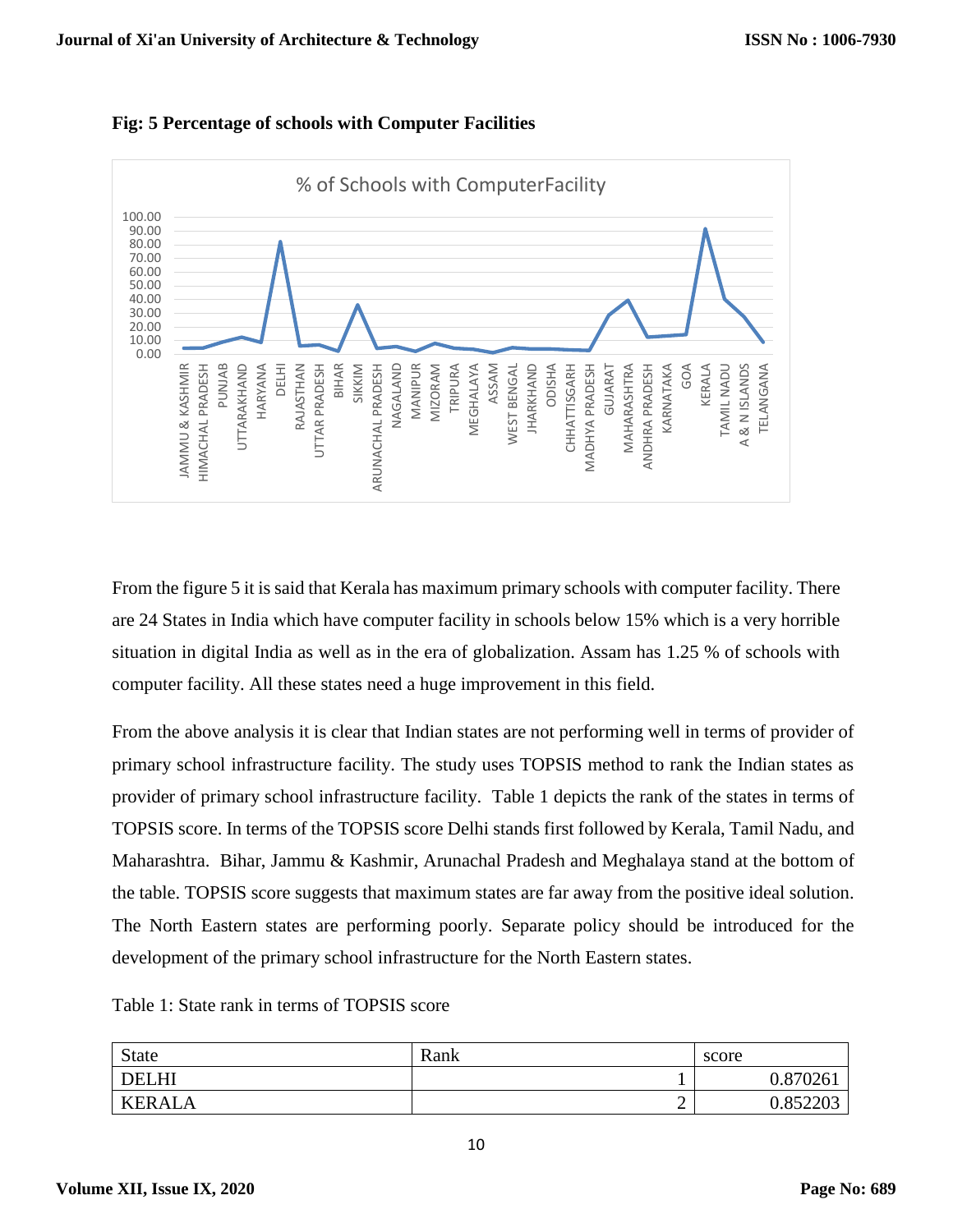| <b>TAMIL NADU</b>          | 3              | 0.535367 |
|----------------------------|----------------|----------|
| <b>MAHARASHTRA</b>         | $\overline{4}$ | 0.514224 |
| <b>GUJARAT</b>             | 5              | 0.450935 |
| <b>SIKKIM</b>              | 6              | 0.431989 |
| <b>PUNJAB</b>              | 7              | 0.395963 |
| A & N ISLANDS              | 8              | 0.377977 |
| <b>HARYANA</b>             | 9              | 0.359354 |
| <b>HIMACHAL PRADESH</b>    | 10             | 0.346015 |
| <b>GOA</b>                 | 11             | 0.340741 |
| <b>KARNATAKA</b>           | 12             | 0.330376 |
| <b>ANDHRA PRADESH</b>      | 13             | 0.319029 |
| <b>TELANGANA</b>           | 14             | 0.289987 |
| <b>UTTARAKHAND</b>         | 15             | 0.280167 |
| <b>WEST BENGAL</b>         | 16             | 0.25794  |
| <b>MIZORAM</b>             | 17             | 0.248252 |
| <b>UTTAR PRADESH</b>       | 18             | 0.238669 |
| <b>CHHATTISGARH</b>        | 19             | 0.237692 |
| <b>MADHYA PRADESH</b>      | 20             | 0.186301 |
| <b>JHARKHAND</b>           | 21             | 0.163437 |
| <b>TRIPURA</b>             | 22             | 0.158464 |
| <b>ASSAM</b>               | 23             | 0.142737 |
| <b>RAJASTHAN</b>           | 24             | 0.137064 |
| <b>MANIPUR</b>             | 25             | 0.136433 |
| <b>ODISHA</b>              | 26             | 0.11547  |
| <b>NAGALAND</b>            | 27             | 0.107032 |
| <b>BIHAR</b>               | 28             | 0.097444 |
| <b>JAMMU &amp; KASHMIR</b> | 29             | 0.094092 |
| <b>ARUNACHAL PRADESH</b>   | 30             | 0.079393 |
| <b>MEGHALAYA</b>           | 31             | 0.050545 |

# **4.Conclusion:**

The study concludes that all the Indian states are not doing well as provider of primary school infrastructure. TOPSIS score suggests that only Delhi and Kerala have score near to positive ideal solution. All other states are far away from the positive ideal solution. Primary schools are the first entry point of the children for education. This is the starting point for making the human capital